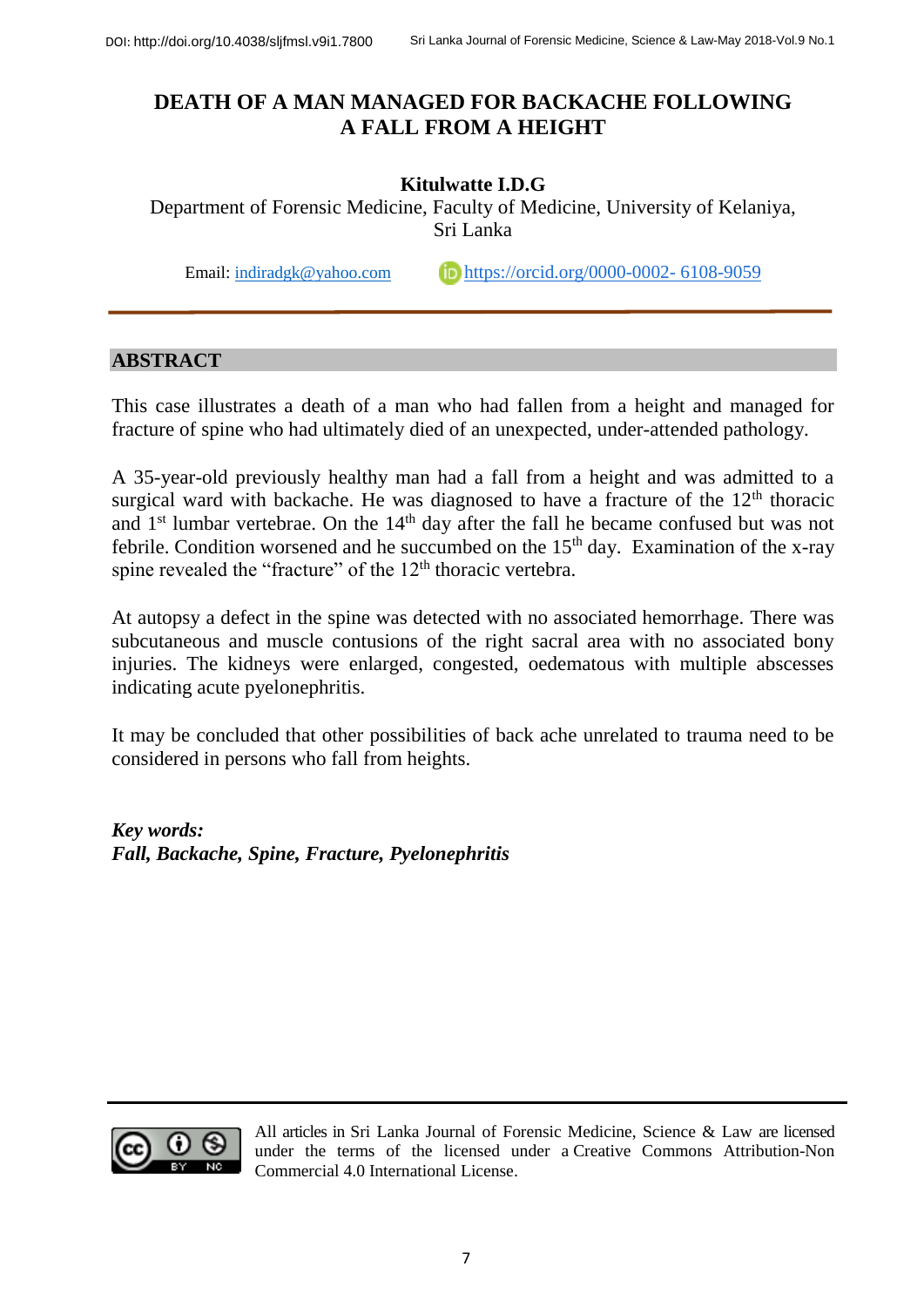#### **INTRODUCTION**

Congenital abnormalities mimicking fractures are rare. Most of these abnormalities are asymptomatic and are a diagnostic challenge to the treating physician. Unfortunately, conventional radiological imaging may be unhelpful in differentiating congenital abnormalities such as platysopondyly from fractures. 2

#### **CASE REPORT**

A 35-year-old previously healthy man had a fall from a height of 18 feet and was admitted to a surgical ward with backache. X-ray of the spine revealed a "wedge fracture" of the  $12<sup>th</sup>$  thoracic vertebra (Fig. 1, 2).



*Fig. 1: Radiograph of the spine lateral view showing wedge indicated by arrow* 



*Fig. 2: X-ray spine AP view showing the bony defect with arrow* 

There was no record of any significant past medical history including urinary tract infections or pyelonephritis. There was no recorded fever. Thus, the management was mainly directed towards orthopedic care, specially, stabilization of spine following referral to an orthopedic surgeon. In spite of the management he continued to have backache. On the  $14<sup>th</sup>$  day after the fall he became confused, but was not febrile. The condition worsened and he succumbed on the  $15<sup>th</sup>$  day.

Since it was considered to be a death following accidental trauma, an inquest was ordered and the body was subjected to a medico legal autopsy under the authority of the Inquirer in to Sudden Deaths. The body was that of a well-nourished and welldeveloped man, 64" in height. There were no external injuries. There was an anterior wedge shaped defect in the spine with no associated hemorrhage. There was subcutaneous and muscle contusion of the right sacral area with no associated bony injuries (Fig. 3).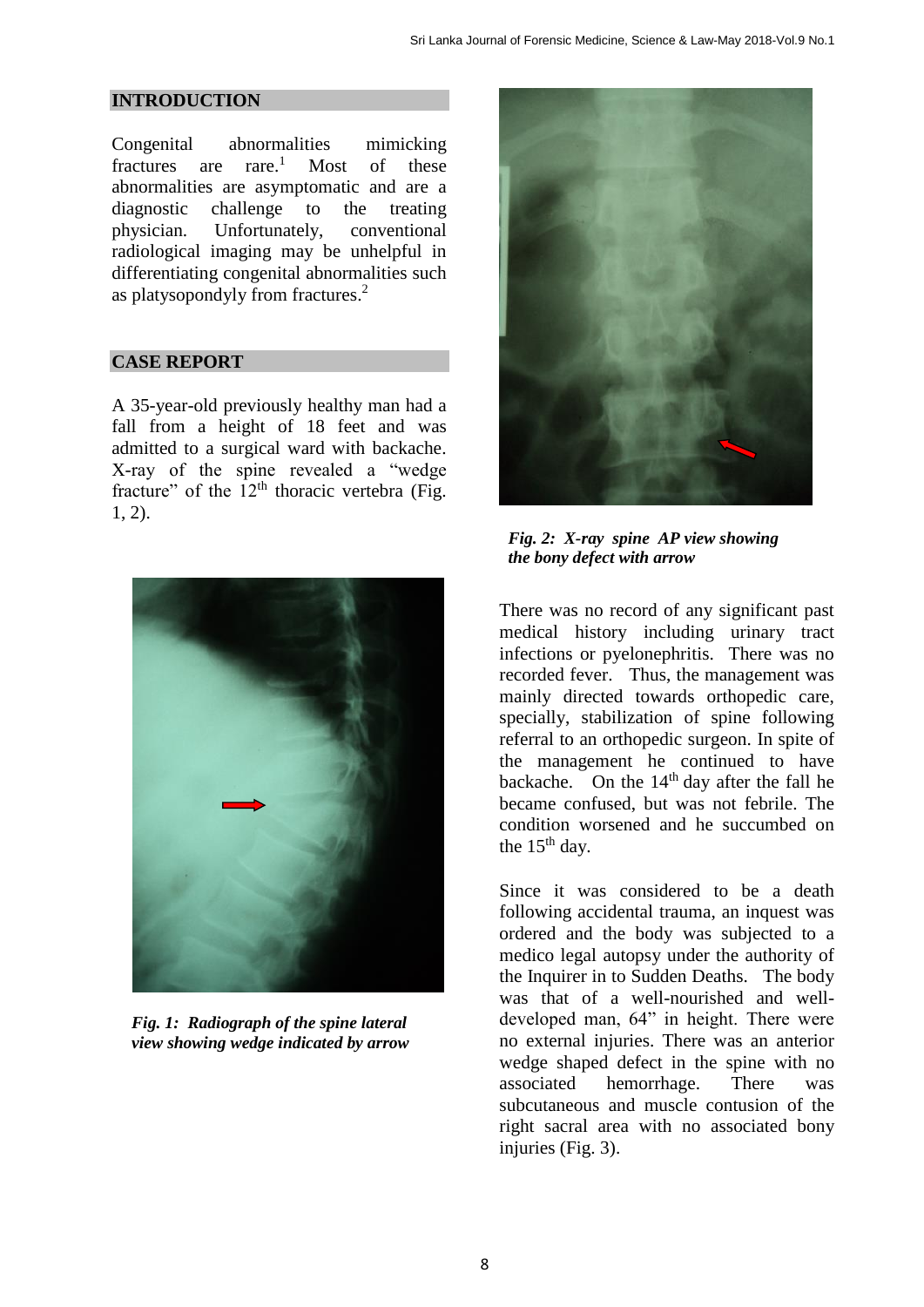

*Fig. 3: Dissected spine showing the non haemorrhagic gap between 12th Thoracic and 1st lumbar vertebrae. Arrow pointing toward the contusion over the* 

*sacrum.*

The kidneys were enlarged, congested, oedematous with multiple abscesses. (Fig. 4).



*Fig. 4: Kidneys showing small white/pale abscesses on sub capsular surface.* 

Histology revealed acute on chronic pyelonephritis (Fig. 5). No other pathology was noted. The cause of death was concluded as pyelonephritis and the circumstance was natural.



*Fig. 5: Microscopy of the kidney with acute on chronic pyelonephritis.*

#### **DISCUSSION**

There are four basic mechanisms of vertebral injuries: flexion, extension, shearing, and rotary movements.<sup>3,4</sup> Lumber vertebral wedge fractures are known to occur in falls from height. <sup>5</sup> Although back pain is often caused by injury and evidence of spinal trauma can easily be evaluated and is obvious, it is important to focus on other pathologies especially when the pain is not responding or worsening during the course of treatment. Attention should have been paid to exclude other potentially life threatening conditions.

Back pain may have many other underlying reasons. Aortic aneurysm, myocardial infarction, acute pancreatitis, duodenal ulcers, gynecological conditions, renal calculi, acute pyelonephritis and urinary tract infections are some of the serious conditions that can present with back pain needing urgent attention.<sup>6,7</sup> This 35-yearold man was ultimately diagnosed to have pyelonephritis, which explains his worsening back pain irrespective of the management of trauma.

Pyelonephritis can cause lower back pain. The condition can be potentially lethal if unattended. Accurate and timely diagnosis and treatment can prevent serious complications. 8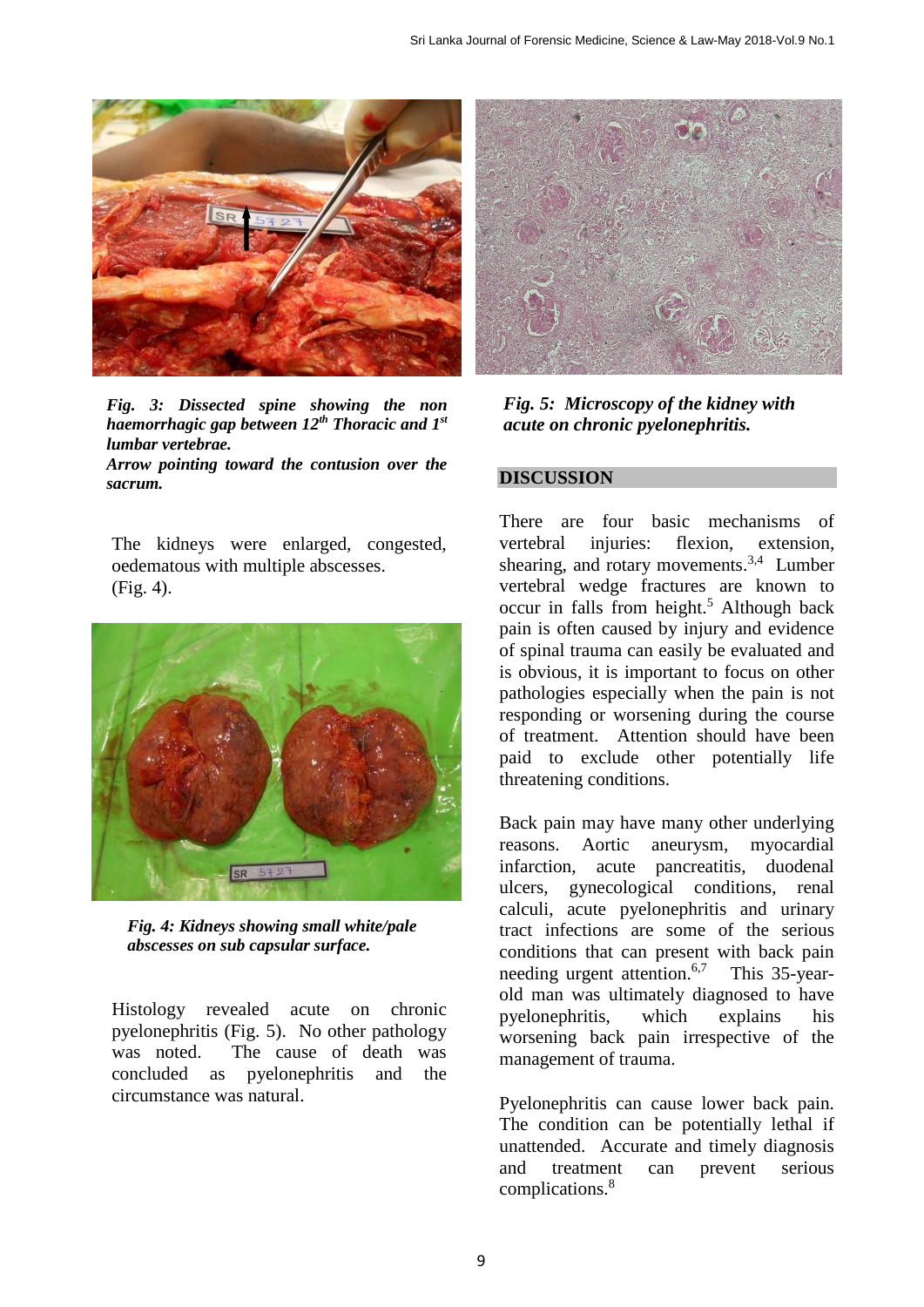When there is a congenital abnormality of the spine mimicking a fracture in a man who presents with backache after falling from a height, other possibilities of backache could be missed.

Subtle difference in the symptoms in other causes of backache and confusion due to referred pain may mislead physicians. The clinical diagnosis of pyelonephritis is made on the history, physical examination, and urine analysis. Pyelonephritis may result in high fever and costovertebral angle tenderness with pain over the costovertebral angle on percussion. However, absence of fever and attribution of loin tenderness to trauma could be the reasons for misdiagnosis in this case.

Differential diagnosis between vertebral fractures and congenital or preexisting abnormalities can present a major clinical challenge, especially when the presentation is post traumatic. 2 In this regard, a careful radiological evaluation is essential in order to make a correct diagnosis. However, patients may have conditions that mimic the imaging appearance of a  $lesion.<sup>9</sup>$ Developmental anomalies of vertebrae may occur anywhere throughout the length of the spine and could affect any part of the vertebrae.<sup>10</sup> This patient had a nonhemorrhagic wedge shaped defect involving the anterior part of the  $12<sup>th</sup>$  thoracic vertebral body, which is known as hemivertebrae. This defect can be asymptomatic especially when it involves the thoracic or lumbar spine. 11,12 Congenital or developmental disorders of the spine are known to mimic fractures.<sup>13</sup> Especially in falls from a height, anterior wedge fractures or compression fractures are commonly observed, which have a similar radiological appearance to this defect. 14 However, at autopsy, absence of the haemorrhage confirmed that the condition was pre-existing.

In conclusion, when a potentially treatable condition is undetected till death, in a patient receiving medical care, the family, the public, as well as the judiciary, may raise the question of medical negligence. Successful conviction of medical negligence needs establishment of establishment of a doctorpatient relationship, harm to the patient, failure to provide the required standard of care under the circumstances by the doctor, and the harm being a result of such failure. In this case, the patient was admitted and managed for backache following trauma which establishes the doctor-patient relationship. He succumbed with worsening backache due to undetected and unattended pyelonephritis. Whether there is failure of any standard of care needs careful evaluation with application of Bolam as well as Bolitho's principles.<sup>15</sup> <sup>15</sup> If there is evidence of failure of standard of care leading to non-diagnosis of pyelonephritis, supported by a responsible body of similar professionals considering the presentation and the presence of the misleading vertebral defect, this case could be considered as a case of medical negligence.

## **REFERENCES**

- 1. Cherian A, Jamkhandi D, George K, Bose A, Prasad J, Minz S. Prevalence of Congenital Anomalies in a Secondary Care Hospital in South India: A Cross-Sectional Study. Journal of tropical pediatrics. 2016 Apr 4;62(5):361-7. https://doi.org/10.1093/tropej/fmw019
- 2. Ganau M, Spinelli R, Tacconi L. Complex developmental abnormality of the atlas mimicking a Jefferson fracture: Diagnostic tips and tricks. Journal of emergencies, trauma, and shock. 2013 Jan;6(1):47. https://dx.doi.org/10.4103%2F0974- 2700.106325
- 3. Denis F, Burkus J. Shear Fracture Dislocations of the Thoracic and Lumbar Spine Associated with Forceful Hyperextension (Lumberjack Paraplegia). Spine. 1992 Feb;17(2):156-61. http://dx.doi.org/10.1097/00007632- 199202000-00007